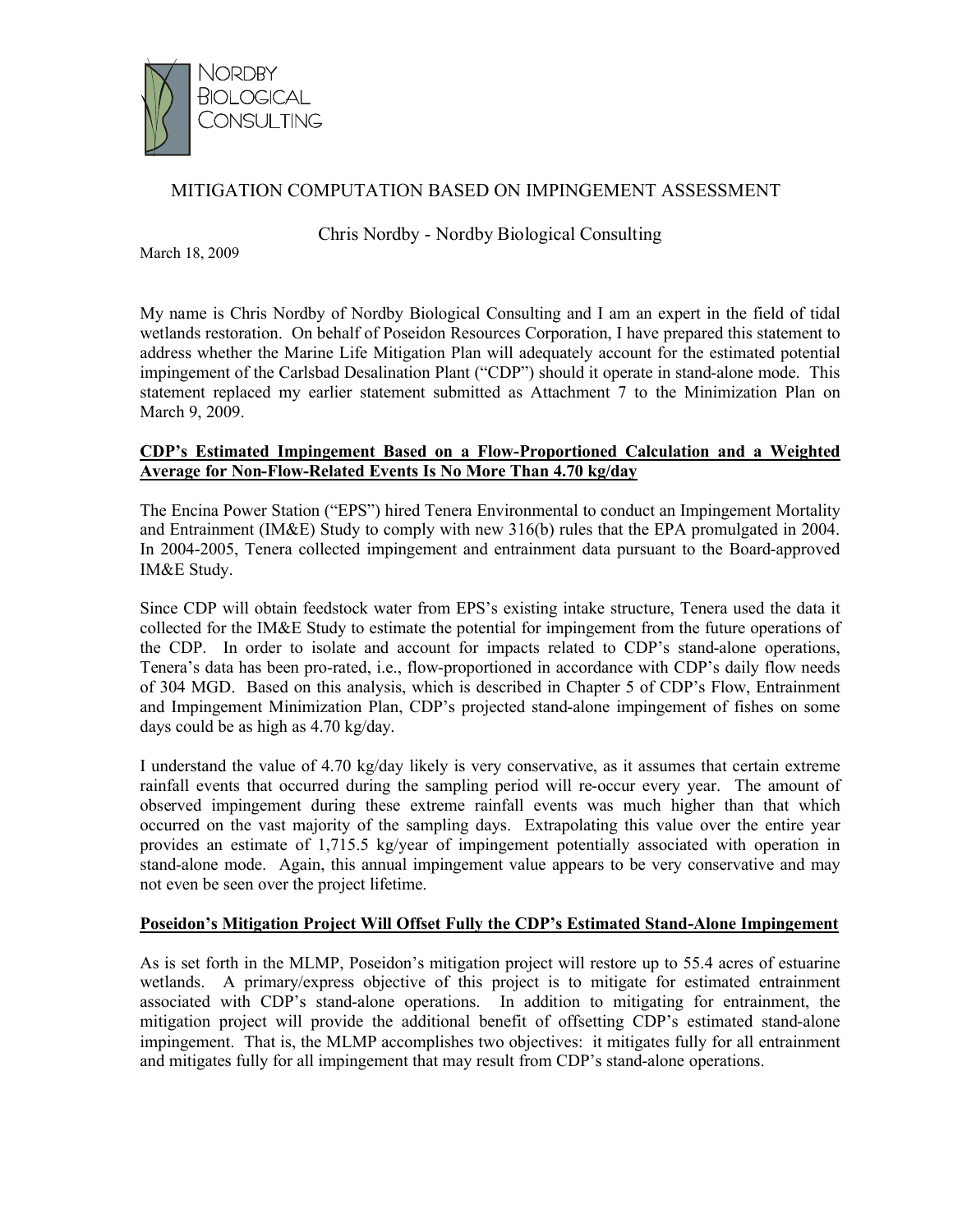Fish productivity in shallow tidal wetlands is extremely high due to high primary productivity, efficient transfer of energy, and nursery functions that promote rapid growth and provide refugia from predators. The biomass of fishes in estuaries is often among the greatest biomass of higher trophic levels in natural ecosystems in the world (Day et al., 1989).

Allen (1982) conducted a study of fish productivity of the littoral zone of Upper Newport Bay where he calculated fish productivity at  $9.35$  g DW/m<sup>2</sup>/yr. Allen makes several references to the relationship between dry weight (DW) and wet weight (WW) in his manuscript. Those statements indicate that WW is approximately four times greater than  $DW<sup>1</sup>$ .

The mudflats and tidal channels that Allen sampled in Upper Newport Bay are analogous to the habitat that would be created by Poseidon as mitigation for impingement and entrainment associated with the CDP. Allen's measurements were conservative in that he did not include mullet, an abundant but difficult-to-sample species, the large size of which would have increased biomass estimates; and he reported very low densities of arrow goby, a small but extremely abundant species in many southern California wetlands.

There are few studies of fish productivity in southern California wetlands that are similar to Allen's study; however, fish density data are available from other southern California systems from the same time period that can be compared to Upper Newport Bay. Nordby and Zedler (1991) sampled fishes at Tijuana Estuary and Los Penasquitos Lagoon from 1986 to 1989 and from 1987 to 1989, respectively. Allen sampled monthly, while Nordby and Zedler sampled quarterly. While there is considerable variability from month to month, and year to year, the densities of the dominant estuarine fishes in Allen's Newport Bay studies are typical of southern California estuaries. Tijuana Estuary consistently had the highest fish densities. Typified by continuous tidal flushing and shallow, dendritic channels, Tijuana Estuary serves as the model estuarine system to be created by Poseidon compared to Upper Newport Bay. Although density is an indirect indicator of productivity, it is reasonable that systems with similar densities of these species would have similar productivities.

Because the density of fishes sampled in Allen's study was typical of the density of fishes in other southern California coastal wetlands, it is reasonable to assume that his conservative productivity measurement for Upper Newport Bay would be applicable to Poseidon's mitigation.

Based on Allen's estimate of 9.35 g  $DW/m^2/yr$  and the understanding that wet weight exceeds dry weight by a factor of approximately four, Allen's dry weight value can be converted into a wet weight productivity estimate of approximately 37.4 g WW/m<sup>2</sup>/yr. Based on these figures, 37 acres of restored coastal wetland habitat would yield approximately 5,600 kg WW/yr of fish biomass; 55.4 acres would yield approximately 8,385 kg WW/ $\sqrt{yr}$  fish biomass.<sup>2</sup>

<sup>2</sup> Calculations are based on the following facts:

- 1. 4,047 square meters in 1 acre;
- 2. 37.4 grams WW fish biomass produced per square meter (Allen);
- 3. grams WW fish biomass produced per acre (4047 x 37.4)—151.36 kgWW/acre.

<sup>&</sup>lt;sup>1</sup> Allen notes that a biomass density of *Atherinops affinis* of 3.3 g WW/m<sup>2</sup> is about 0.83 g DW/m<sup>2</sup> – a factor of 3.97 (3.3/0.83) (Allen, p. 785). He later explains that the total biomass density of all species by total area was 4.13 g WW/m<sup>2</sup> or about 1.02 g DW/m<sup>2</sup> – a factor of 4.04 (4.13/1.02) (Allen, p. 786). Finally, he says that an average standing stock of 784 kg DW is equivalent to 3,136 kg (wet weight)—a factor of 4 (3136/784) (Allen, 786).